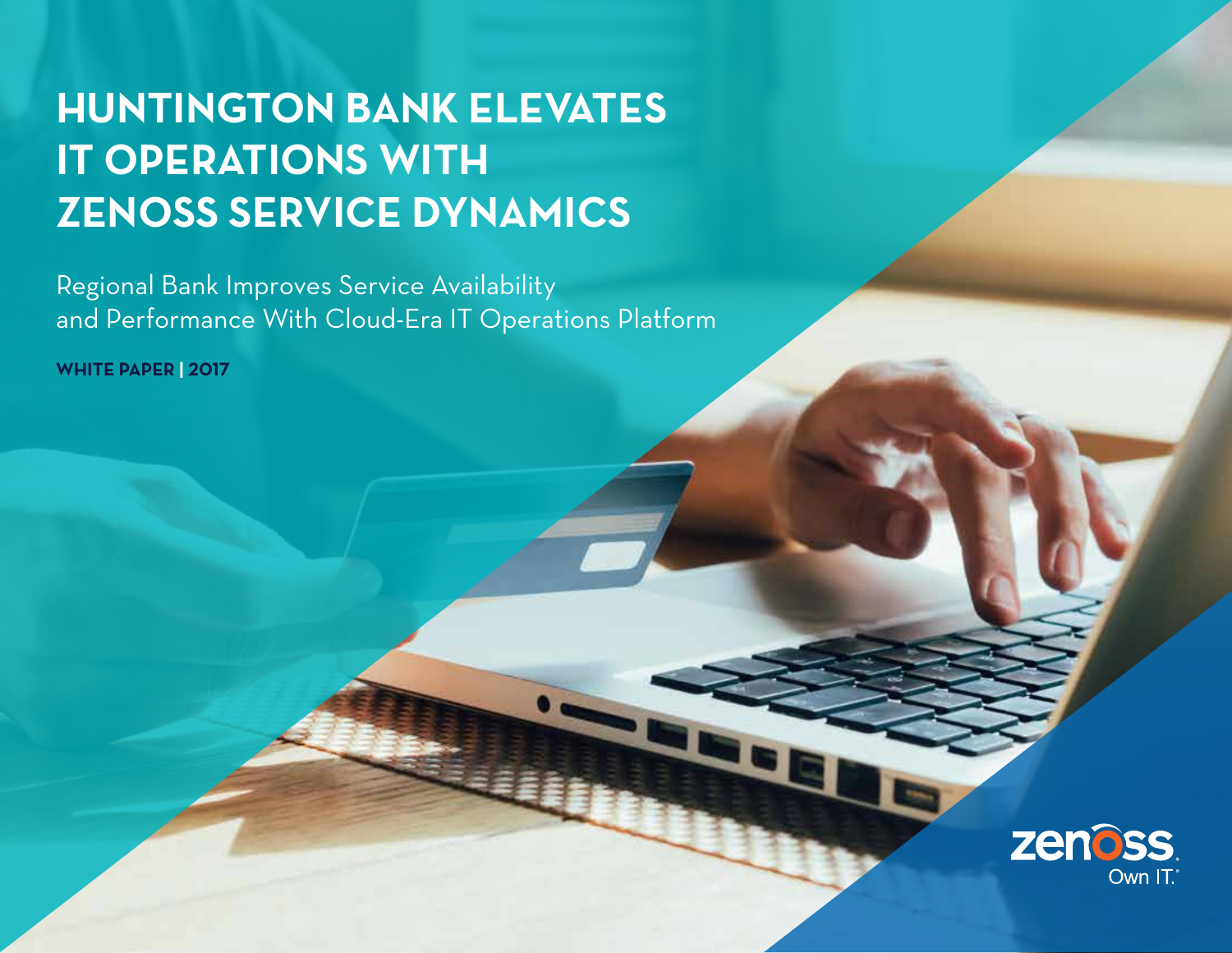## **SUMMARY**

Huntington Bank is a \$57 billion regional bank holding company headquartered in Columbus, Ohio. Founded in 1866, it provides full-service commercial, small business, and consumer banking services — e.g., mortgage banking, treasury management, brokerage services — and other financial products and services. The company has more than 700 retail banking locations and 1,500 ATMs in six states: Ohio, Michigan, Indiana, Pennsylvania, Kentucky and West Virginia.

A large part of Huntington's success is due to its superior level of customer service. To maintain that level of service, they needed a better way to ensure that their IT-based services — mobile banking applications, ATM services

and more — were operating at a level consistent with the company's high standards. With 37 monitoring tools in their environment — most of which have multiple subcomponents — administrators had varied levels of information about service availability and performance for various segments of the infrastructure.

"We had server events in one console, network events in another console, database events in another, and so forth," said Kyle Kopp, infrastructure manager at Huntington. "Only a few people had access to each console, making it difficult to have a unified view of our operations. We needed a way to elevate our IT operations to get a service-level view for the enterprise."

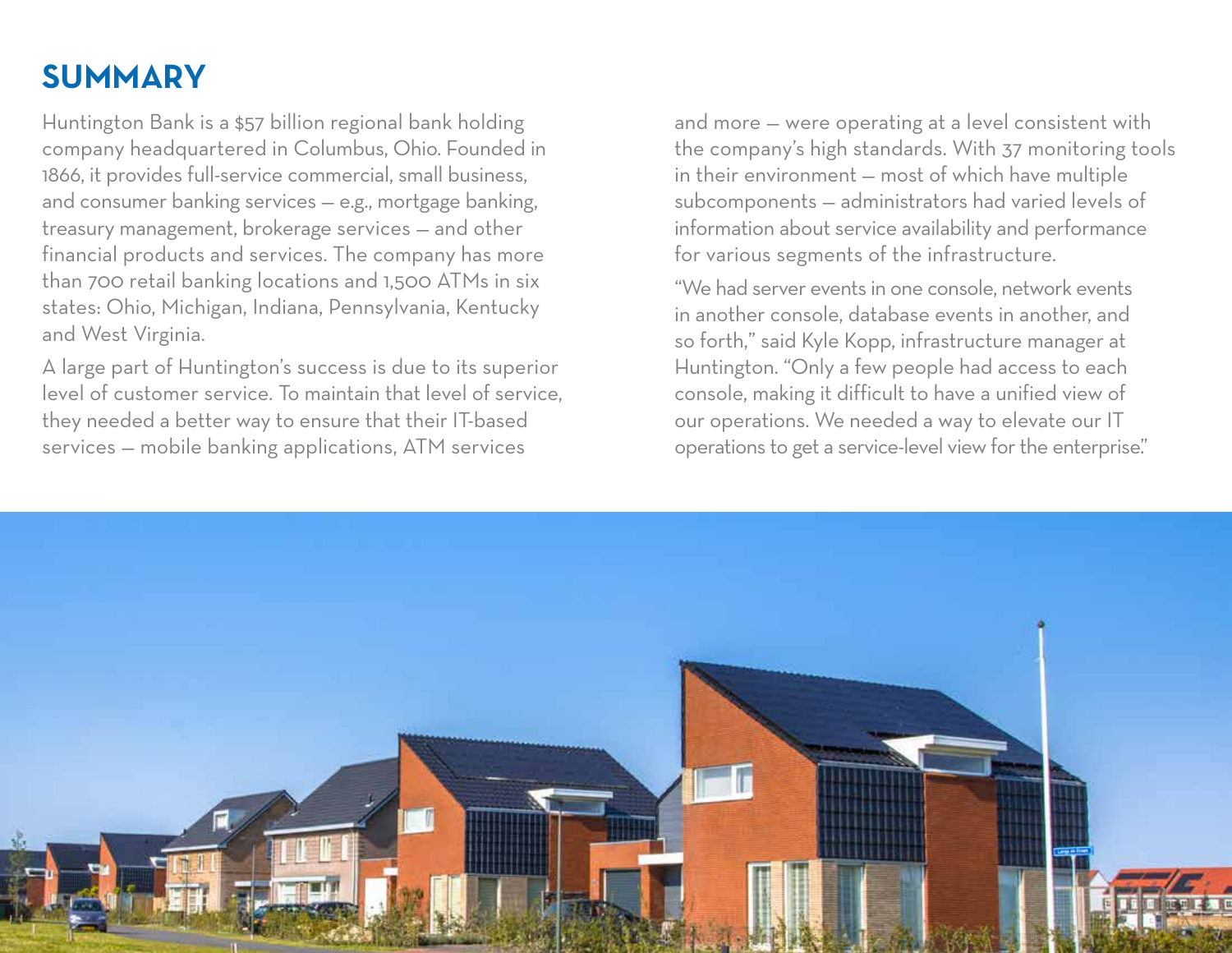## **THE CHALLENGE THE SOLUTION THE IMPACT**

#### Huntington needed a way to reconsolidate their IT operations, allowing them to:

- Centralize event management to pull together OS, application, database and security monitoring into a single enterprise view
- Reduce complexity and costs that had soared due to expensive and brittle legacy tools and processes
- Meet and exceed performance and availability targets for critical applications by understanding relationships between services and underlying infrastructure components

### Huntington selected Zenoss for its ability to:

- Create a centralized "single source of truth" for event, performance, availability and capacity management across the enterprise
- Reduce costs with a progressive monitoring approach that works across both physical and virtual environments and provides a unified IT Operation platform for the future
- Provide service-level views that help reduce downtime with the ability to prioritize responses by knowing which services are impacted by a given incident
- Maximize resource utilization and decommission inflexible, expensive legacy tools and frameworks

### The Zenoss centralized view for all of Huntington's IT services enabled them to:

- Eliminate maintenance costs from 12 monitoring tools that were decommissioned — including two expensive legacy frameworks that provided enough savings to fund five additional team members
- Expand monitoring coverage of managed resources by nearly 400 percent, with a corresponding 50 percent increase in the number of devices managed per person
- Reclaim at least 1 GB of memory and 4-5 percent of compute capacity per server with agentless collection
- Improve mean time to resolution (MTTR) by roughly 85 percent due to centralization of event management and cross-team transparency of monitoring data
- Allow departmental resources to focus on business-critical operations rather than monitoring administration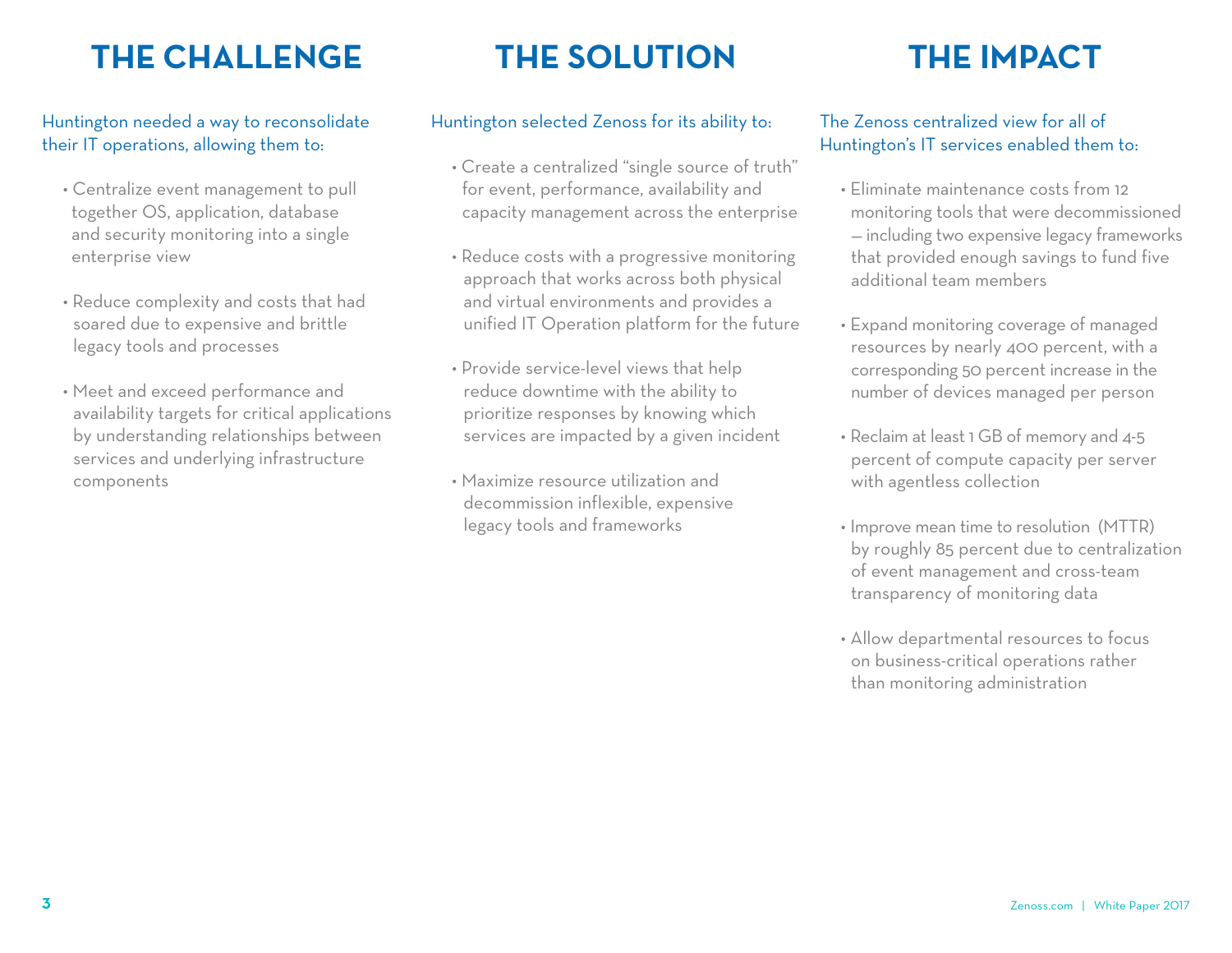Zenoss now serves as the central platform for Huntington's IT operations. It consolidates performance and availability data from application performance, mainframe, database and information security tools while also directly monitoring performance for 15,000 devices across two data centers. It models these devices so that administrators know what infrastructure is supporting given services, helping them focus on those incidents that put service levels at risk. Zenoss is also tightly integrated with Huntington's ServiceNow deployment, further streamlining incident management and response.

The ability to centralize all performance and availability monitoring has allowed Huntington to achieve an enterprise-level view of service delivery while also allowing them to break away from costly, less-effective legacy frameworks.

This has improved their incident response and resolution times dramatically, going from an average of 6-8 hours down to 15-60 minutes — all while maintaining key workflows and vertical integrations.

"Before, everyone had their own data," said Kyle Kopp, infrastructure manager at Huntington. "There wasn't an easy way to consolidate data or even view other teams' data. That caused a great deal of duplicate effort and created a lot of gaps. With Zenoss, we created a 'single source of truth,' which is critical for fast root-cause identification and service-impact determination. Now, everyone has access to the exact same data, giving us the transparency necessary to resolve issues quickly."

**This paper will provide a detailed account of how Huntington defined and approached their IT operations challenges and highlight some of the achievements they've been able to secure to date in their continuing rollout of Zenoss Service Dynamics.**



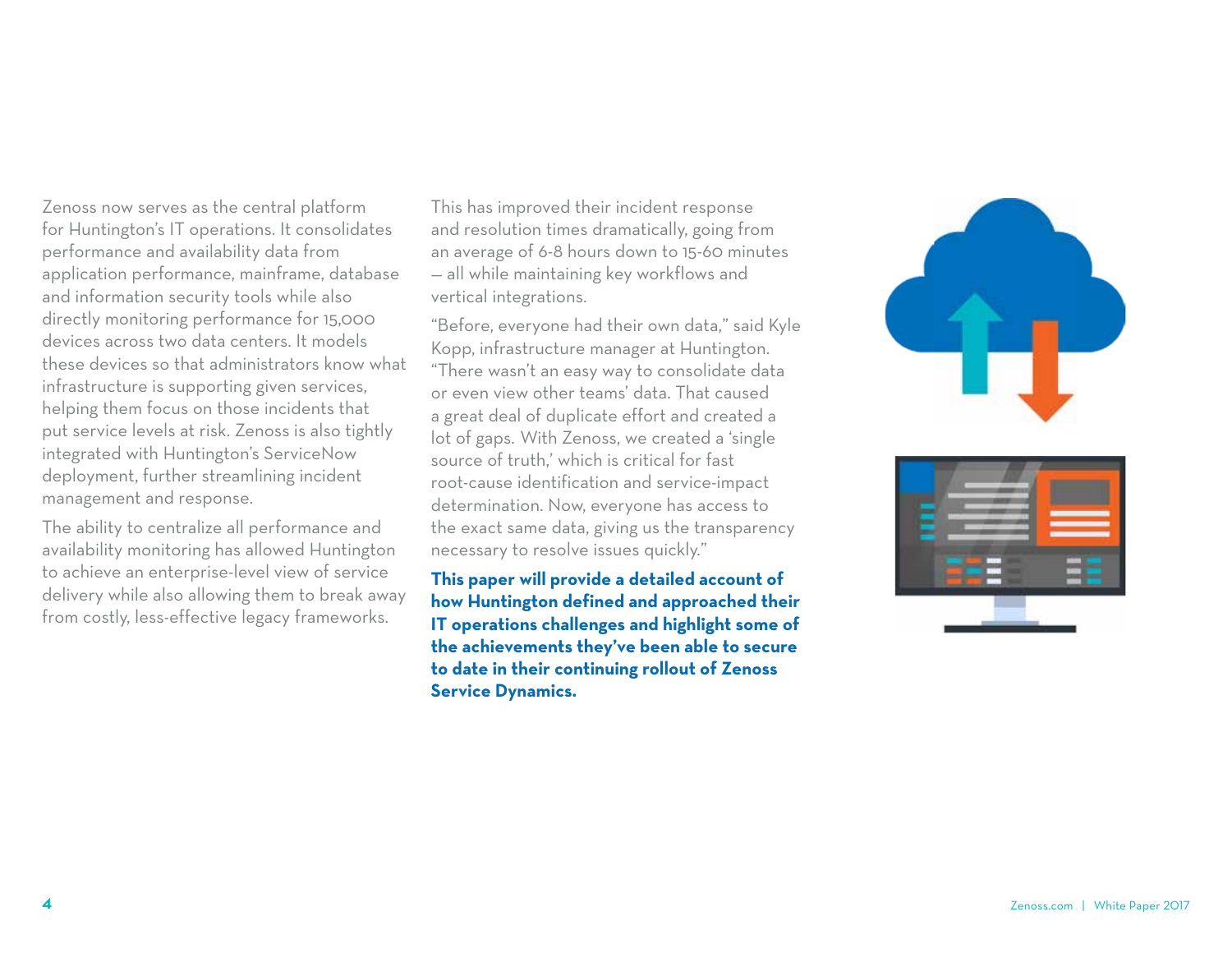## **THE CHALLENGE OF FRAGMENTED AND LEGACY MONITORING APPROACHES**

Many companies find themselves in the situation that Huntington faced two years ago. They had experienced rapid growth in the number of services they needed to deliver accompanied by accelerated complexity of the infrastructure required to support these new services. In the data center, legacy mainframes were joined by the dynamic capabilities of virtualized infrastructure to meet customer demands.

The decentralization and specialization that had occurred as infrastructure expanded to address new service demands caused the number of tools monitoring these diverse technologies to increase dramatically. In many cases, the new technologies came with their own administration tools that included monitoring functionality. In other cases, individual departments purchased specific monitoring tools to gain visibility into the performance of their particular piece of the service pie. In Huntington's case, this led to more than 37 monitoring tools used by different groups. With all of these tools, administrators across the company were spending a percentage of their time performing IT operational monitoring rather than focusing on their primary roles.

Because monitoring was fragmented between so many tools, it was difficult to identify root causes of issues quickly and to know which IT services were impacted. While they were able to effectively address availability and performance issues, the number of people and time it took to do so was unacceptable. When issues arose, incident resolution was slowed down by information silos — each tool only covered a narrow infrastructure segment and generated events based on custom thresholds that had no significance at an enterprise level. War room conference calls were required to determine which group would be responsible for diagnosing the problem and driving resolution. There was no single authority that could give an accurate, up-to-date view of which infrastructure pieces were affecting which services.

At the same time, the legacy framework that Huntington was using for enterprise event management, application performance monitoring and capacity planning were making it unnecessarily difficult to maintain their high standards of customer service. Licensing costs were so expensive that monitoring was limited to only 3,800 devices that supported the most critical applications — and only a few people had login rights for the user interface (UI), which required separate, expensive licenses for each user and severely limited the usefulness of the product. The legacy frameworks were also not flexible enough to conform to Huntington's event management and IT monitoring requirements. They introduced inefficiencies, requiring time-consuming, manual processes to identify and efficiently resolve

operations issues. The IT operations staff spent so much time just making these tools "work" that there was no bandwidth to add monitoring value. It also made it very difficult to agree to new projects since they had to factor in the time and cost it would take to make these legacy tools conform to new infrastructure.

While Huntington was able to deliver exceptional service for its critical applications, they did so in spite of the limitations of their monitoring toolsets. The rationalization of 30+ monitoring tools and manual processes caused them to spend too much time in a localized, reactive mode. In order to more efficiently meet their standards for service delivery, IT operations needed to be able to take on a more strategic, centralized approach.



Huntington had silos of monitoring functionality that introduced inefficiency and finger-pointing between departments.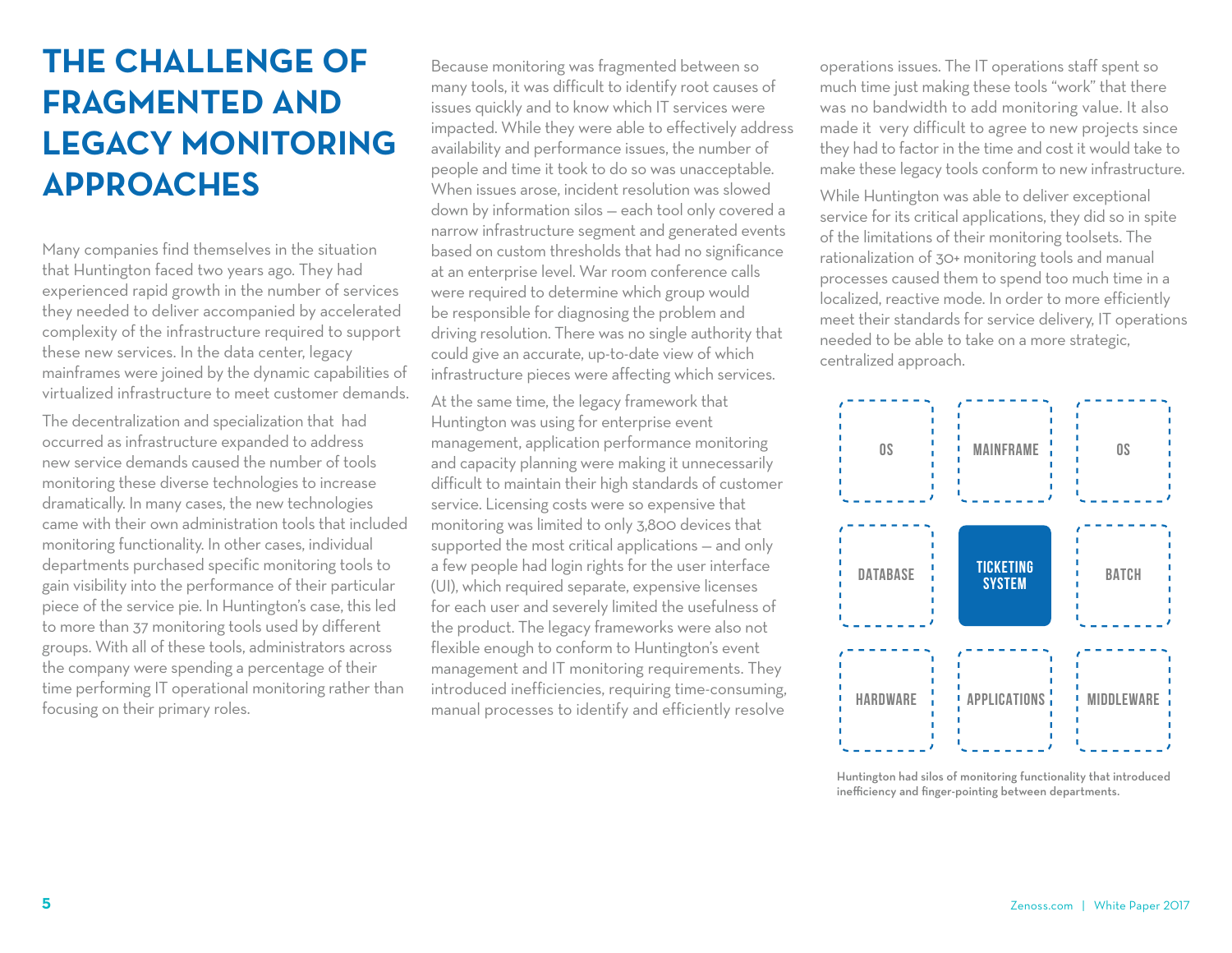## **THE ZENOSS SOLUTION**

Huntington went through a rigorous selection process for an IT operations platform that could address their concerns, examining 11 different vendors.

"Most of the vendors we examined were very legacy in their thinking," said Kyle Kopp, infrastructure manager at Huntington. **"While they could offer complete coverage, some of the vendors really had six or nine tools behind the scenes — and it would take an entire staff just to manage that toolset. What you end up with is a massive monitoring team that just manages the monitoring tools. Zenoss Service Dynamics provided us with a unified IT operations platform that is truly one single product and flexible enough to be adapted to meet our specific needs."**

### **CENTRALIZING MONITORING ACROSS THE ENTERPRISE FOR OPERATIONAL EFFICIENCY**

Huntington selected Zenoss for several reasons. Most importantly, it could serve as a manager of managers to improve operational effectiveness, collecting events from managed resources and other monitoring tools to give enterprise-level visibility into performance, availability, capacity and fault isolation. While individual teams are allowed to use their own administration and diagnostic tools — e.g., Splunk is important to the security team — monitoring is no longer driven at a departmental level. All relevant data is fed into Zenoss to create a single source of truth. With this capability, Huntington has been able to elevate the role of IT operations back to its core value to the company.

This consolidation of event management not only helped improve visibility and efficiency, it also introduced significant savings. With a single product that works across physical, virtual and even cloud environments, Huntington was able to decommission existing legacy frameworks from BMC and IBM Tivoli. Using the savings in software maintenance, they were able to purchase Zenoss Service Dynamics, add five new members to their team, and extend monitoring from 3,800 to 15,000 resources. Before, three people managed 3,800 devices (or about 1,267 devices each). Now, eight team members are responsible for monitoring 15,000 devices (or 1,875 devices each) improving the coverage of each person by 50 percent.

Zenoss now serves as the central console for monitoring the infrastructure to ensure infrastructure performance and service delivery. Only eight collectors are deployed with the Zenoss solution, yet it collects events from 15,000 managed resources as well as monitoring tools for mainframes, databases and information security.



Huntington uses Zenoss to centralize operations for problem and incident response.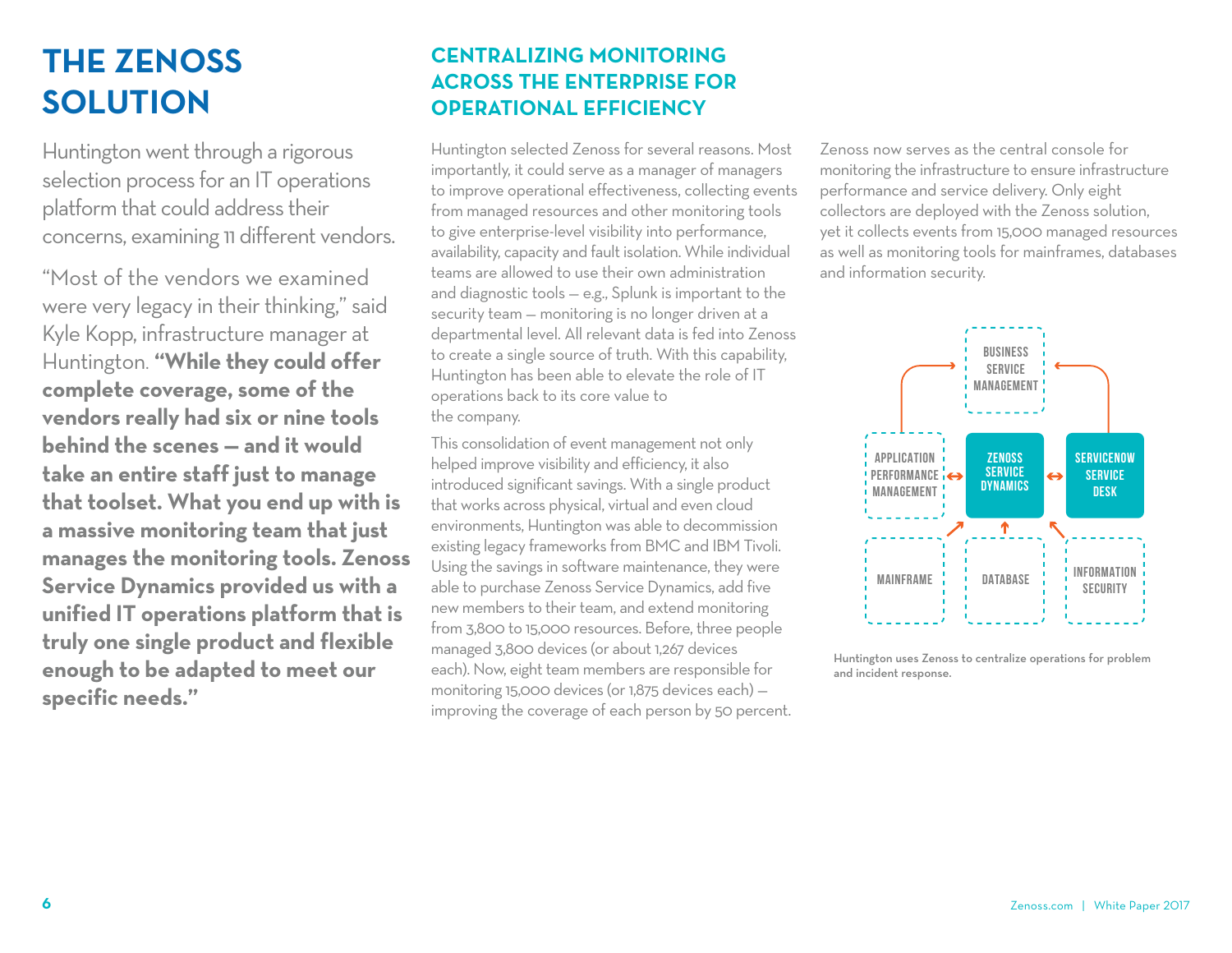### **CREATING A SINGLE SOURCE OF TRUTH**

The second requirement that Zenoss filled for Huntington was the ability to easily create and maintain a "single source of truth." This eliminates information silos by providing transparency that allows everyone to access the same set of information, helping eliminate lengthy war room meetings. If someone thinks the network is the problem, they simply go into the UI and look at the network resources to see if the data supports their claim. Since there are no limits to the number of people who can use the UI (unlike their previous legacy frameworks), no one is left out of the loop. And because Zenoss operates in near real time, all views are accurate depictions of what is happening in the environment.

The single source of truth also helps prevent event storms from flooding administrator consoles. Huntington was able to create and standardize thresholds across the organization. Before, each monitoring tool had its own thresholds that were set based on individual administrator requirements. Now, administrators can use local tool thresholds departmentally, but they aren't pulled into the enterprise view. Zenoss alone determines if a threshold has been exceeded and action is required, drastically cutting down on meaningless events clogging up inboxes.

Huntington was able to align this common view across incident and event management by integrating Zenoss with ServiceNow, the incident-management solution that Huntington was in the process of rolling out. The integration was streamlined through the deployment of a new ZenPack, plug-ins that can be easily created by Zenoss staff, customers or partners to add custom data collection capabilities. This integration allowed Huntington to maintain an accurate, common understanding across monitoring and incident-response systems. Prior to implementing Zenoss and ServiceNow, thousands of alert emails would go out — which people simply ignored.

**The integration was streamlined through the deployment of a new ZenPack, plug-ins that can be easily created by Zenoss staff, customers or partners to add custom data collection capabilities.**

With the new solution, Huntington could ensure that the right set of alerts was being sent to the correct recipients and also make it possible to hold those recipients accountable for incident response.

The Zenoss integration with ServiceNow makes it possible to maintain a single source of truth because both products are kept up to date simultaneously. When events are cleared in Zenoss, ServiceNow gets a notification telling the operator that the issue is corrected. The Zenoss integration with ServiceNow also allows Huntington to set aside maintenance windows during which whatever range of devices are being worked on will not send unnecessary alerts, eliminating the need for administrators to try to determine what's real and what is just maintenance churn. This integration between event management and incident management helps provide this focus because there are fewer alerts being assigned across the board.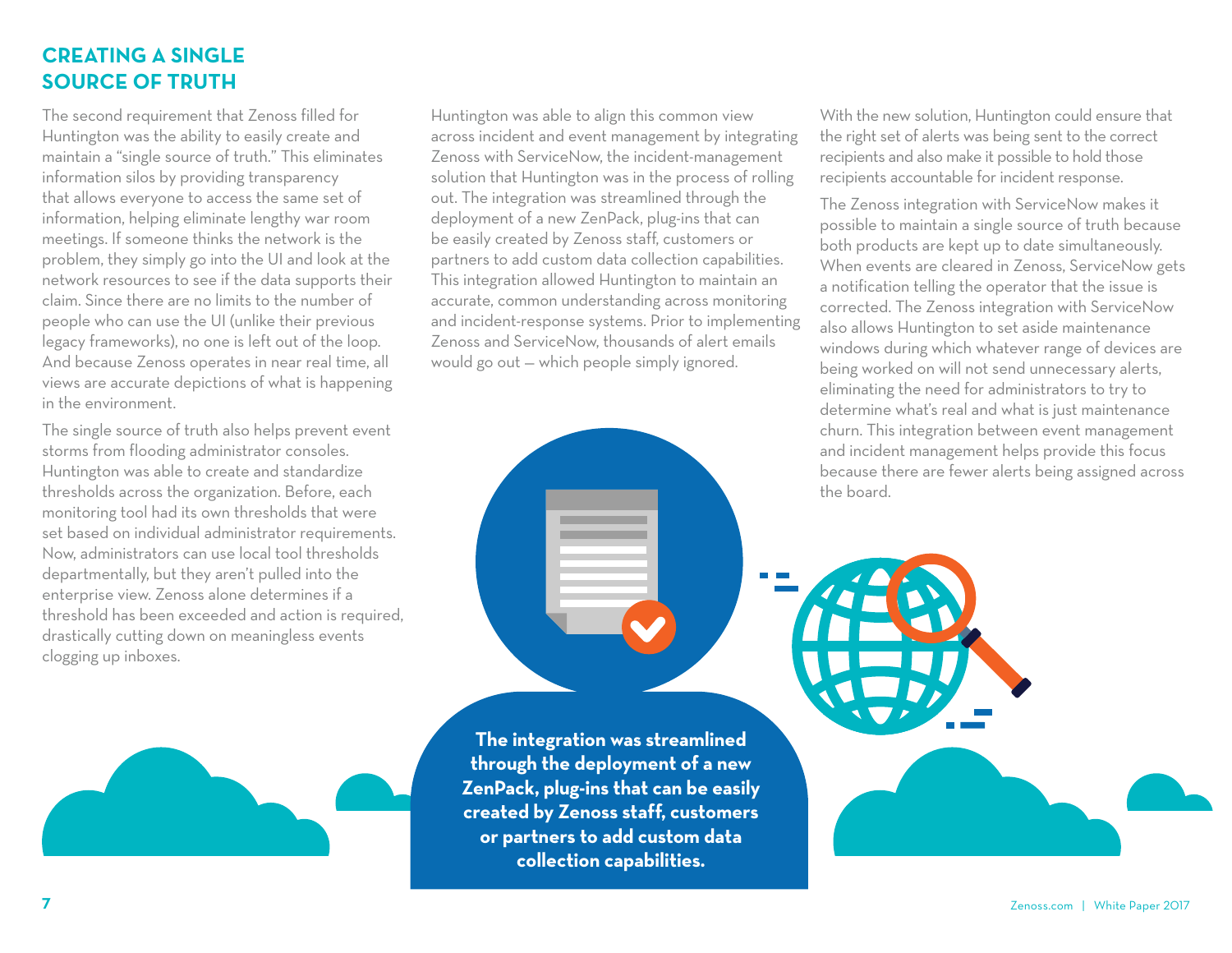### **IT SERVICES MONITORING**

The last requirement that Huntington had for their IT operations platform was the ability to not only monitor infrastructure components but also to monitor, prioritize and make decisions based on the IT service impacted. said Kyle Kopp, infrastructure manager at Huntington.

"Service monitoring is a newer way of thinking," said Kyle Kopp, infrastructure manager at Huntington. "It is more important in this day and age of virtualization, cloud computing and service providers. We're doing it at Huntington not only with Zenoss but also other products — pulling them together to optimize decision-making."



Huntington, as a retail banking provider, is particularly sensitive to IT service performance and availability. Imagine if you went to an ATM and it wasn't able to give you access to your account so that you could take out cash — or if your mobile banking app wouldn't accept your check deposit or funds transfer. Those hypotheticals can quickly become reality if your infrastructure availability or performance fails. Huntington needed to be able to understand which infrastructure elements supported which IT services. For this, they looked to the Zenoss Service Impact module, which allows infrastructure components to be modeled based on their relationships to services. An online banking service, for example, is backed by a huge amount of infrastructure, including multiple web farm, load balancer, application server, middleware, network, database and mainframe components. When you know which managed resources are depended upon to deliver a service, you also know

is creating risk or directly impacting availability. This visibility into service risk is game-changing in terms of reducing organizational churn and unnecessary firefighting. Zenoss can look at events related to components supporting a service and help alert administrators when there is a risk to service delivery — even before availability is impacted. If the service does in fact experience performance degradation or downtime, built-in root-cause isolation capabilities allow them to quickly identify the cause of the problem so the right team can begin working on a solution right away. Impact events are ranked, with those more likely to be the source of service issues given a higher percentage.

what redundancies exist and can determine if a fault

Customer-facing applications are critical at Huntington and require transaction level monitoring, so it was also important that Zenoss be able to integrate with their existing application performance management (APM) solution. Because it is easy to pull events from any element manager or point product, Huntington was able to quickly begin managing APM events in its unified Zenoss UI, with tickets being opened automatically in ServiceNow. Before Zenoss was implemented, they were only able to monitor four or five of the most critical applications. Now, they are able to efficiently monitor more than 40, with the goal of reaching 70 in the near future.

Huntington organizes its applications into gold, silver and bronze service categories, and Zenoss was able to support this categorization so that problems could be triaged and prioritized depending on whether gold or silver business impact was being felt. With Zenoss group templates, the monitoring rules for APM event feeds can be automatically applied by putting them into gold, silver or bronze groups, making it easy to drive standardization.

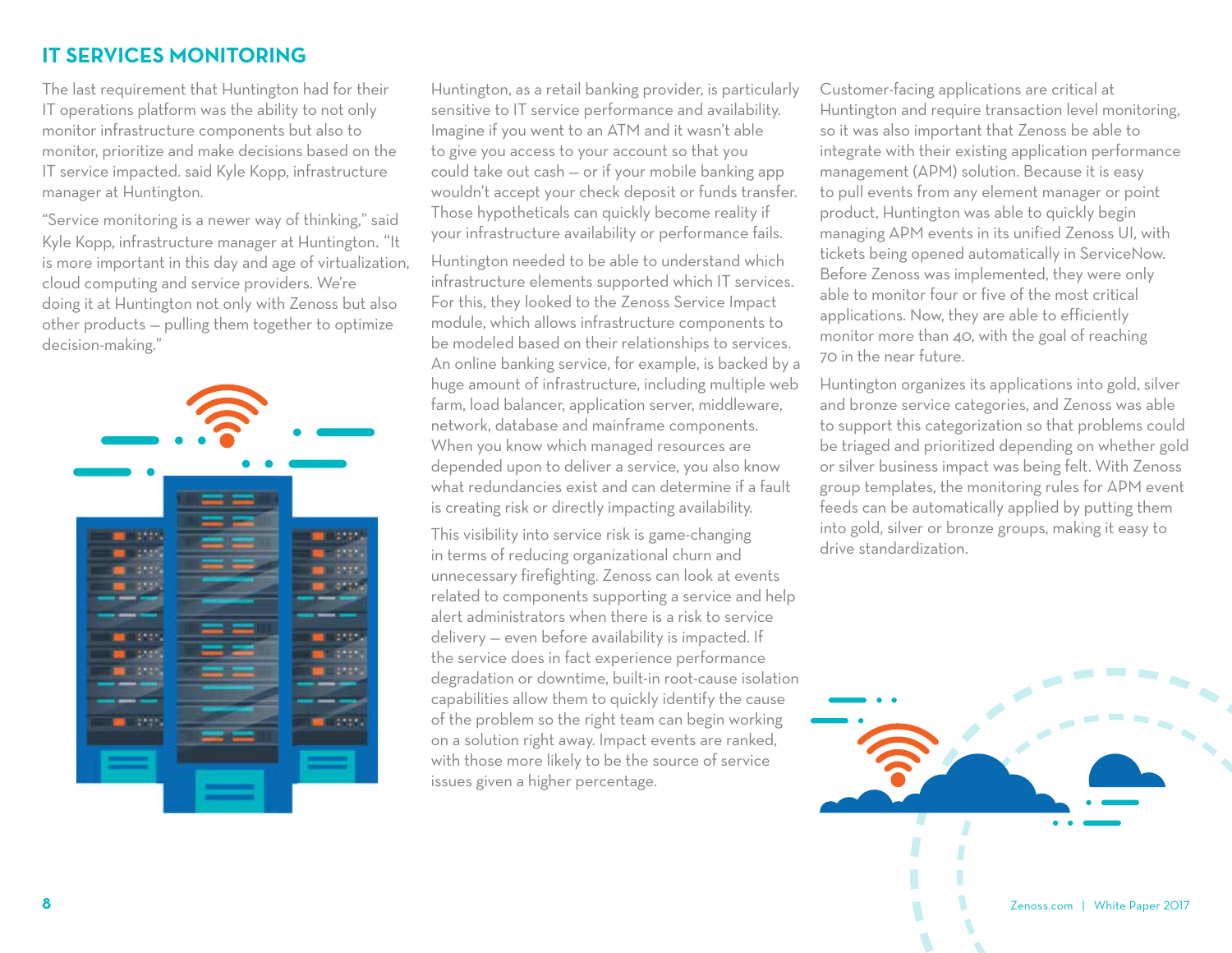### **THE IMPACT OF A UNIFIED IT OPERATIONS PLATFORM**

**Huntington has already realized significant benefits from their implementation of Zenoss to date. These benefits impact multiple facets of their daily work as well as long-term operational goals.**

### **REDUCING INFRASTRUCTURE AND ADMINISTRATIVE COSTS**

There are several ways that the Zenoss solution has helped Huntington lower IT operations costs. The first is very straightforward — by providing a unified solution that crossed mainframe, application, database and information security, they were able to centralize monitoring operations and eliminate legacy management tools. The annual maintenance licensing cost savings alone from the removal of just one legacy framework allowed them to not only purchase the Zenoss solution but also augment their central IT operations staff from three to eight members to provide better support for the organization.

The Zenoss solution also introduced cost savings in regard to resource utilization. Because the Zenoss solution collects performance and availability data and events without the use of agents, Huntington was able to reduce its server load as well as RAM. The previous (now decommissioned) solutions were using approximately 1 GB of RAM and 3-5 percent of CPU for each agent — and there were, in some cases, multiple agents on a single server. Effectively, this meant that for every 20 virtual machines on a server, they were losing about one to these agents. With Zenoss' agentless approach, they are able to reclaim those lost resources. While some of the groups

flagged the agentless approach for its inability to do subsecond alerting, most groups within the company agreed that because their incident response time can't approach subsecond — since they can't answer phones or emails that fast — in most cases, it isn't a requirement. Where automated incident response is configured, e.g., in gold-ranked APM performance monitoring, other tools are still in place to provide that level of visibility. The use of the APM tool on some of the more critical application servers is a good example of this. APM and IT operations platforms are both necessary for Huntington — it isn't an either-or decision.

Finally, Huntington's staff was able to reduce costs by allowing administrators to focus on valueadded services rather than monitoring toolsets or conducting manual intervention across 37 different tools around the company. They were also able to cover more devices — 15,000 instead of 3,800 ensuring the availability and performance of more services with less manual effort. Since Zenoss provides established and proven customizable baseline thresholds that prevent unnecessary sifting through mountains of useless events, they no longer have to deal with event storms. Perhaps most importantly, with the ability to establish a centralized, single source of truth of what is happening in the environment, the amount of time spent finger-pointing in war room meetings is virtually eliminated. That is a priceless capability for any IT operations leader.

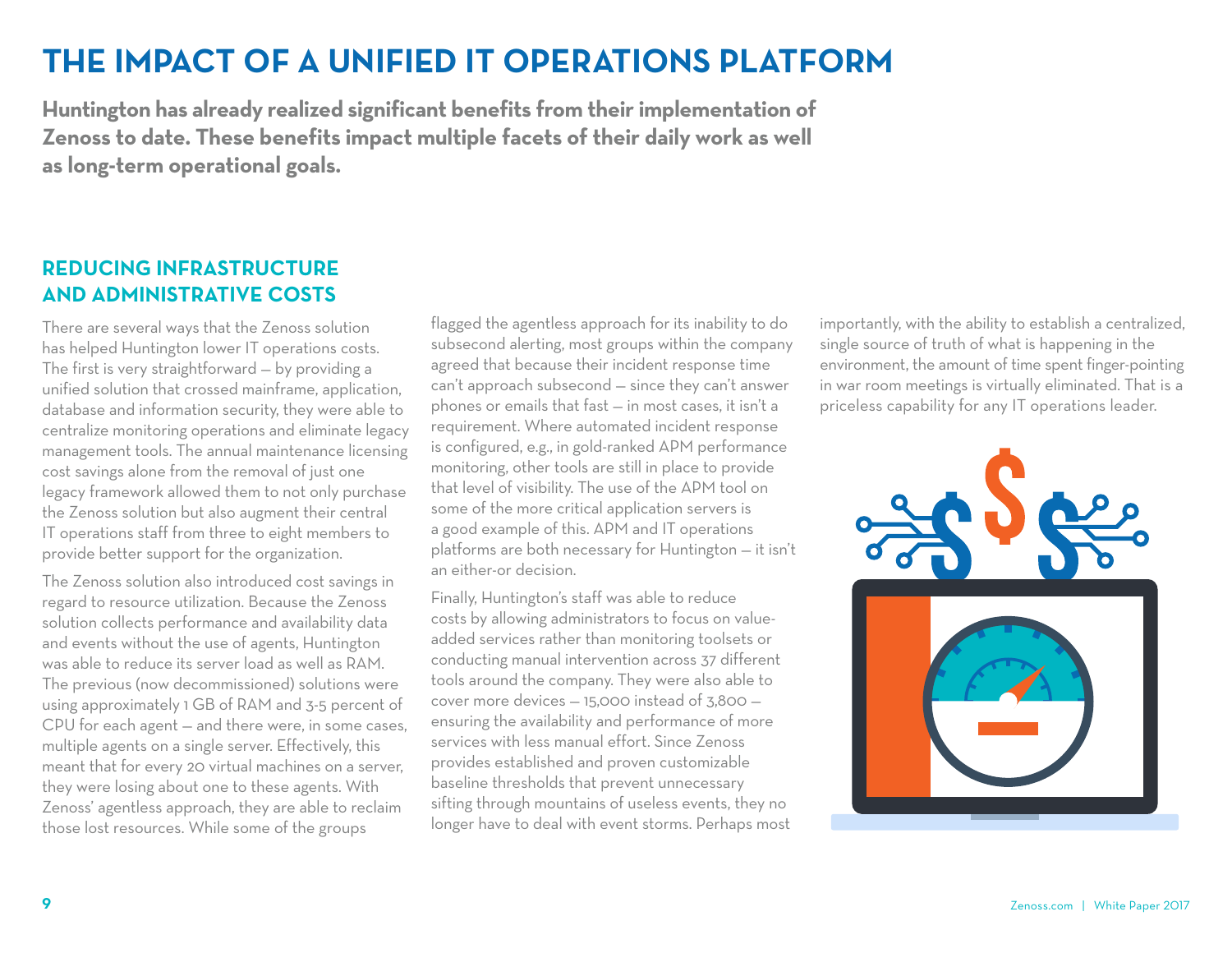### **INCREASED OPERATIONAL EFFICIENCY**

By implementing Zenoss, Huntington has also been able to streamline their IT operations so that performance and availability issues are resolved more quickly and effectively. Zenoss was flexible enough to fit their existing organizational processes, so time to value was very short. Because Zenoss is relatively quick to deploy, they were able to take advantage of these benefits almost immediately.

**"Because we started to prove that we could provide monitoring coverage quickly and produce some quality results, we had a lot more buy-in from across the IT organization,"** said Kyle Kopp, infrastructure manager at Huntington. **"The CIO and the CEO loved it. If anything, they just wanted it up and running faster across more devices because they saw the impact it made to the organization."**

The awareness of incidents is also much greater since Zenoss was deployed, since they've been able to increase the number of managed resources by 400 percent. There has also been improved transparency across the organization, providing visibility into physical and virtual infrastructure using the same tool. But more importantly, there is a better process in place to notify the appropriate person of service issues and then a standard workflow for driving to resolution. The integration between Zenoss and ServiceNow makes it easy to ensure that incidents are resolved within established service-level agreements. Since implementing these products, application uptime and performance have steadily improved and MTTR has fallen by roughly 85 percent.

### **PLANNING FOR THE FUTURE**

In addition to performance monitoring, Huntington uses the Zenoss solution to enable capacity planning. Zenoss provides insight into utilization rates and trends, allowing them to plan for future demand.

Huntington plans on continuing to expand the footprint of Zenoss in their environment. They will continue to centralize and elevate monitoring throughout the organization, with the goal of decommissioning another four to five point product tools. They are also planning to build out their use of Zenoss Service Impact, taking advantage of rootcause analysis capabilities that will allow them to lower MTTR even further by identifying problem sources more quickly.

Zenoss isn't just the tool Huntington is using today it is the IT operations platform the company plans to rely on for years to come.

"Zenoss is very forward-thinking," said Kyle Kopp, infrastructure manager at Huntington. "It's incredibly flexible, allowing you to customize things that are important to your organization and consolidate tools. Anyone struggling with legacy frameworks, either from a cost or functionality perspective, should look



**Comparison of Benefits: Zenoss vs. Legacy Solution**